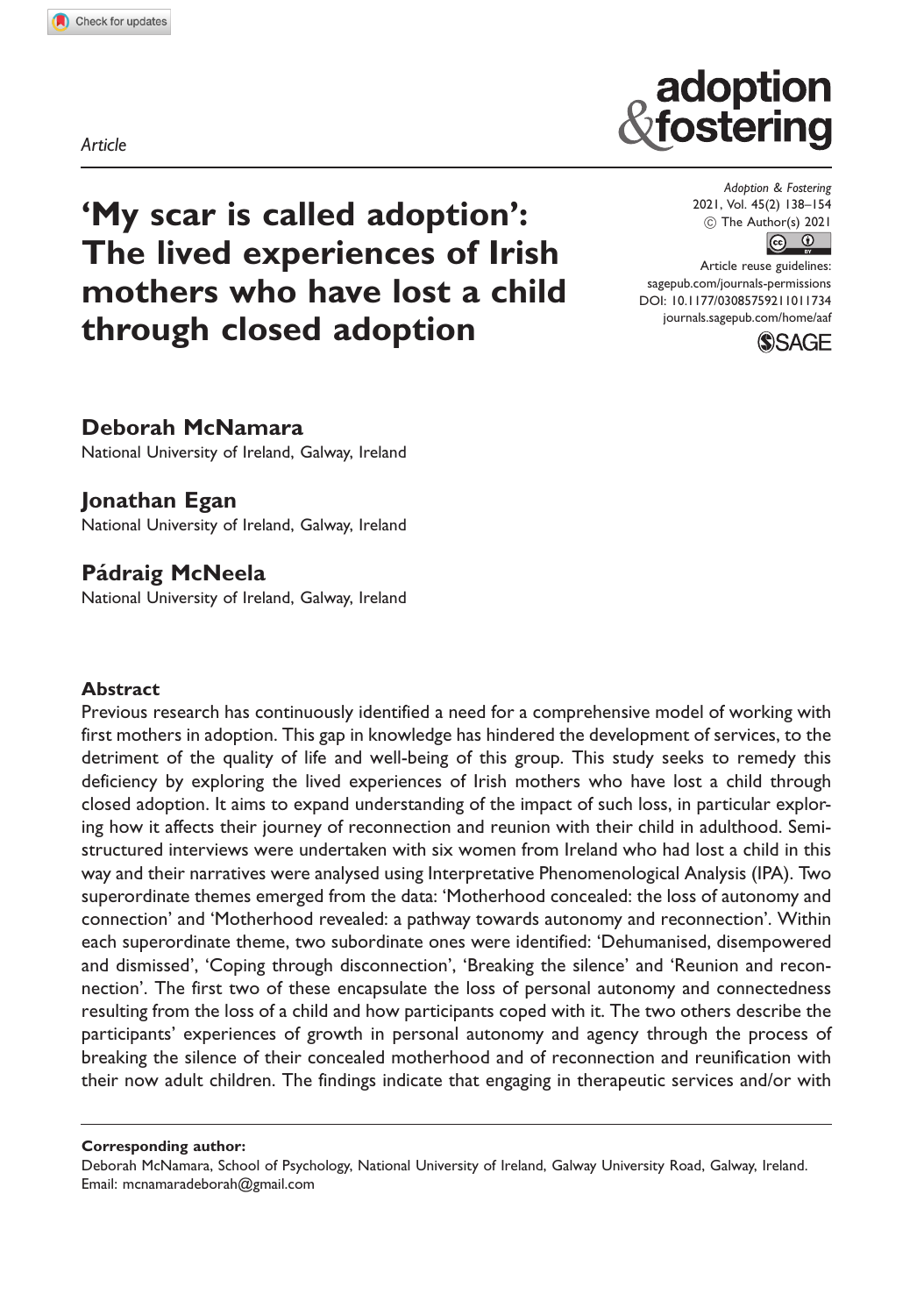adoption peer support enables participants to express their feelings of grief and move from coping strategies dominated by disconnection to ones marked by the autonomous processing of emotion and new coping patterns. The process of reunification with their children plays a significant role in this transition.

#### Keywords

First mothers, closed adoption, loss, Interpretative Phenomenological Analysis, Ireland

# Introduction

The loss of a child through closed adoption is a profoundly unique experience, often fraught with intense feelings of grief, loss, shame, guilt, remorse and isolation (Madden, et al., 2018). It often brings with it lifelong physical, psychological and social-interpersonal implications for those involved (Henney, et al., 2007). A prolonged and complicated grief reaction, exacerbated by its disenfranchised and ambiguous nature, is one such effect consistently reported in the literature (Coleman and Garratt, 2016; Madden, et al., 2016). While each first mother's response is personal and individualised, a number of variables have been found to affect post-adoption adjustment. These include coercion (DeSimone, 1996; Madden, et al., 2016), availability of support (Krahn and Sullivan, 2015; Triseliotis, Feast and Kyle, 2005; Wiley and Baden, 2005) and later life events such as intimate relationships and parenting other children (Henney, et al., 2007; Krahn and Sullivan, 2015). The quality and amount of contact between a first mother and her adult adopted child several decades later may also be significant (Ge, et al., 2008; McRoy, et al., 2007).

# The language of adoption

The language of adoption has changed over the past decades. In particular, the terminology used to describe the experiences of mothers who have lost a child through adoption has been subject to much debate. While terms such as 'birth mother' and 'natural mother' have been widely used, others view these as reductionist and stigmatising labels imposed by ignorant and insensitive professionals (Wilson, Lordan and Mullender, 2004). Similarly, terms such as 'relinquishment' and 'placing' in reference to closed adoption circumstances have been criticised for their failure to accurately represent the experiences of mothers who felt coerced into the decision (Wiley and Baden, 2005). After being consulted about the wording which they felt accurately reflected and respected their self-referencing choices, the women participating in this study suggested the terms 'first mother' and 'mothers who have lost a child through closed adoption' as most appropriate. Hence, the study will use these terms throughout.

## Closed stranger adoption: the Irish context

Closed stranger adoption, sometimes called confidential adoption, is defined as circumstances where a child is adopted by a family unknown to his or her birth relatives, wherein no identifying information about the first parents or the adoptive parents is shared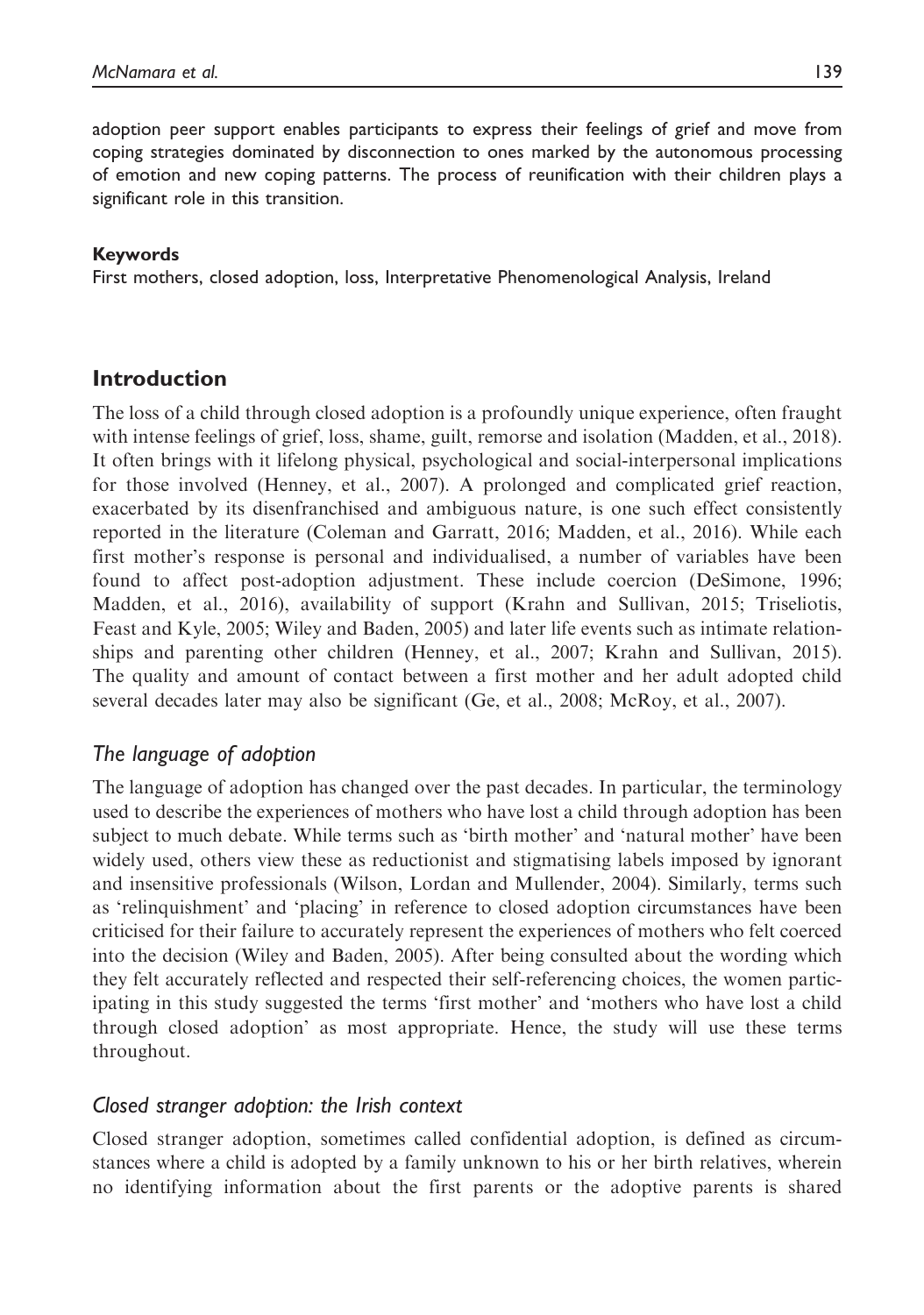between the two parties and where there is no contact pre or post adoption (Coleman and Garratt, 2016).

Adoption in Ireland has a complex and controversial history. It was first legislated for in the 1952 Adoption Act. The Roman Catholic Church had a strong influence on the Irish state at that time and was able to enforce an almost unquestioned attitude towards and treatment of unmarried mothers (Wilson, Lordan and Mullender, 2004). Giving birth to a child outside of wedlock was viewed in society as unspeakably scandalous and such mothers were condemned as sinners and their children as tainted (Milotte, 1997). Adoption was therefore regarded as the 'complete' solution, shielding mothers from the social stigma and shame of pregnancy outside marriage and protecting the children from the stigma of 'illegitimacy' while also tending to the needs of couples unable to have children of their own (McCaughren and Lovett, 2014). Adoption practices for several decades were largely closed and characterised by secrecy. This social climate led to a peak of 97% of children born outside marriage being placed for adoption in 1967 (Adoption Authority of Ireland, 2012), and an average of one thousand closed adoptions per annum in the two decades that followed. Since then, a number of factors have contributed to significant change in adoption trends in Ireland, mainly the introduction of an 'unmarried mothers' payment in 1973 (Considine and Dukelow, 2009), the abolition of the status of illegitimacy in 1987 (Farren, 1998) and the Church's waning influence on the state (Wilson, Lordan and Mullender, 2004).

More recently, a number of adoption scandals have emerged, leading to greater scrutiny of adoption practices in Church-run institutions and agencies (Department of Children, Equality, Disability, Integration and Youth, 2021). The discovery in 2018 of a mass grave and infant remains in a septic tank at the Tuam mother and baby home in County Galway highlighted the historical dehumanising nature of the Irish adoption system (*BBC News*, 2018). In addition, many first mothers who for decades had remained silent about their experiences have begun to express their frustration and distress at their treatment (Kelly, 2005; Redmond, et al., 2012).

While there is some evidence of change, existing tensions between the historical and current legislative bases of domestic adoption threaten the potential for progress (McCaughren and Lovett, 2014). The path to legislative change in respect of search and reunion, in the form of the Adoption Information and Tracing Bill 2016, has been particularly protracted. First introduced in 2001, the proposed Bill would have criminalised adopted people if they made direct contact with their first family members without their prior expressed permission (O'Brien and Mitra, 2018). Shelved in 2003 following successful lobbying by adoption organisations and finally published 14 years later in 2016, the Bill has still not been enacted. Adopted people's right to their original birth certificates remains a contested issue.

#### Psychological adjustment and adoption loss

Central to the first mother's loss of her child through closed adoption is the experience of disenfranchised grief, i.e. grief that is not openly acknowledged, socially validated or publicly mourned (Doka, 2008). The secrecy and stigma surrounding pregnancy outside marriage in Ireland served to intensify the grieving process and deny mothers recognition of their feelings and support from others (Cowie, 2011; Davidson, 2010; DeSimone, 1996). At the same time, their child – although physically absent – remains psychologically present, not only on significant milestones but also in everyday life (Boss, 1999; Fravel, McRoy and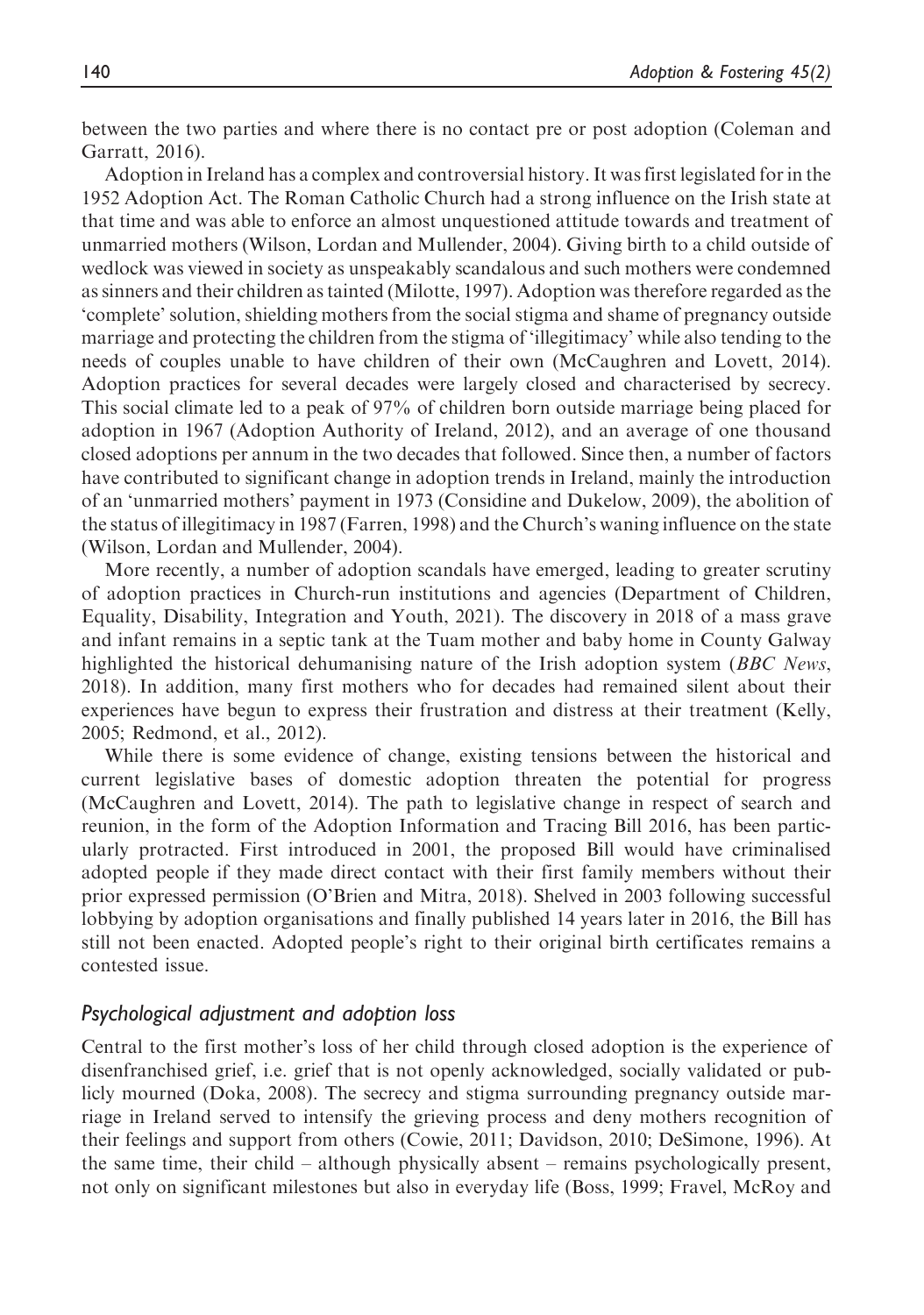Grotevant, 2000). Using the concept of ambiguous loss, Boss (1999; 2007) argues that this is among the most stressful types of loss due to the lack of official confirmation and rituals of support and failed resolution (Boss, 2016). As a result, the individual is often isolated and left to cope alone, caught between states of hope and despair with enduring grief that is at risk of being pathologised (Boss, 1999, 2006, 2007).

The grief reactions of first mothers described in the literature comprise a mixture of physical, psychological and social-interpersonal reactions (Henney, et al., 2007). The psychological responses, which are often suppressed, include feelings of shame, guilt, anger, sadness, remorse and regret (Kelly, 2005; Namerow, Kalmuss and Cushman, 1997; Triseliotis, Feast and Kyle, 2005). These may manifest as symptoms of anxiety and depression, substance dependency, diminished self-esteem, somatic symptoms, secondary infertility and post-traumatic stress disorder (Andrews, 2009; Bouchier, Lambert and Triseliotis, 1991; Brodzinsky, 1990; Christian, et al., 1997; Deykin, Campbell and Patti, 1984; Fessler, 2006; Jones, 1993; Kavanagh, 2015; Sorosky, Baran and Pannor, 1978). Factors associated with psychological distress include feeling coerced into the adoption decision, lack of support from families and professionals, limited opportunities to talk about experiences, suppression of emotion and negative search and reunion outcomes, (Cushman, Kalmuss and Namerow, 1997; De Simone, 1996; Logan, 1996). Social relationships are also affected, including first mothers' relationships with parents, peers, partners and additional children (Rynearson, 1982). In particular, they report establishing impossibly high standards of parenting and overprotectiveness of additional children with a reluctance to encourage their move to independence (Howe, Sawbridge and Hinings, 1992).

A key question arising from this situation is whether this grief is likely to resolve and if so, under what circumstances. Although the disenfranchised and ambiguous nature of the loss is likely to complicate recovery (Lauderdale and Boyle, 1994; Weinreb and Konstam, 1995), a qualitative study by Kane (2018) suggests that healthy grieving is possible for first mothers if they are given an opportunity to share their experiences in their entirety, and have their experiences acknowledged and their feelings validated. More specifically, the process of reunification and reconnection with the adopted child in adulthood is especially significant. First mothers who have accepted or initiated contact describe a sense of relief from learning about their child's circumstances (Kelly, 2005; March, 2014) and stress that they would still have initiated and accepted contact regardless of the outcome (Silverman, et al., 1988). Key benefits identified in the study by Triseliotis and colleagues (2005) included diminished feelings of guilt, sadness, grief and confusion as well as increased self-esteem and improved emotional outlook. In addition, the mothers who searched were more likely to have experienced counselling and/or to have been involved in adoption support groups than those who did not (Affleck and Steed, 2001; Triseliotis, Feast and Kyle, 2005). Hence, regardless of the outcome, contact usually helps the first mother by providing emotional healing and a sense of relief in knowing about her child's life circumstances.

## Method

#### Design and ethical approval

Semi-structured interviews were undertaken with six mothers who had lost a child through the process of closed adoption. An Interpretative Phenomenological Analysis (IPA) framework was used to analyse the information (Pietkiewicz and Smith, 2014; Smith, Flowers and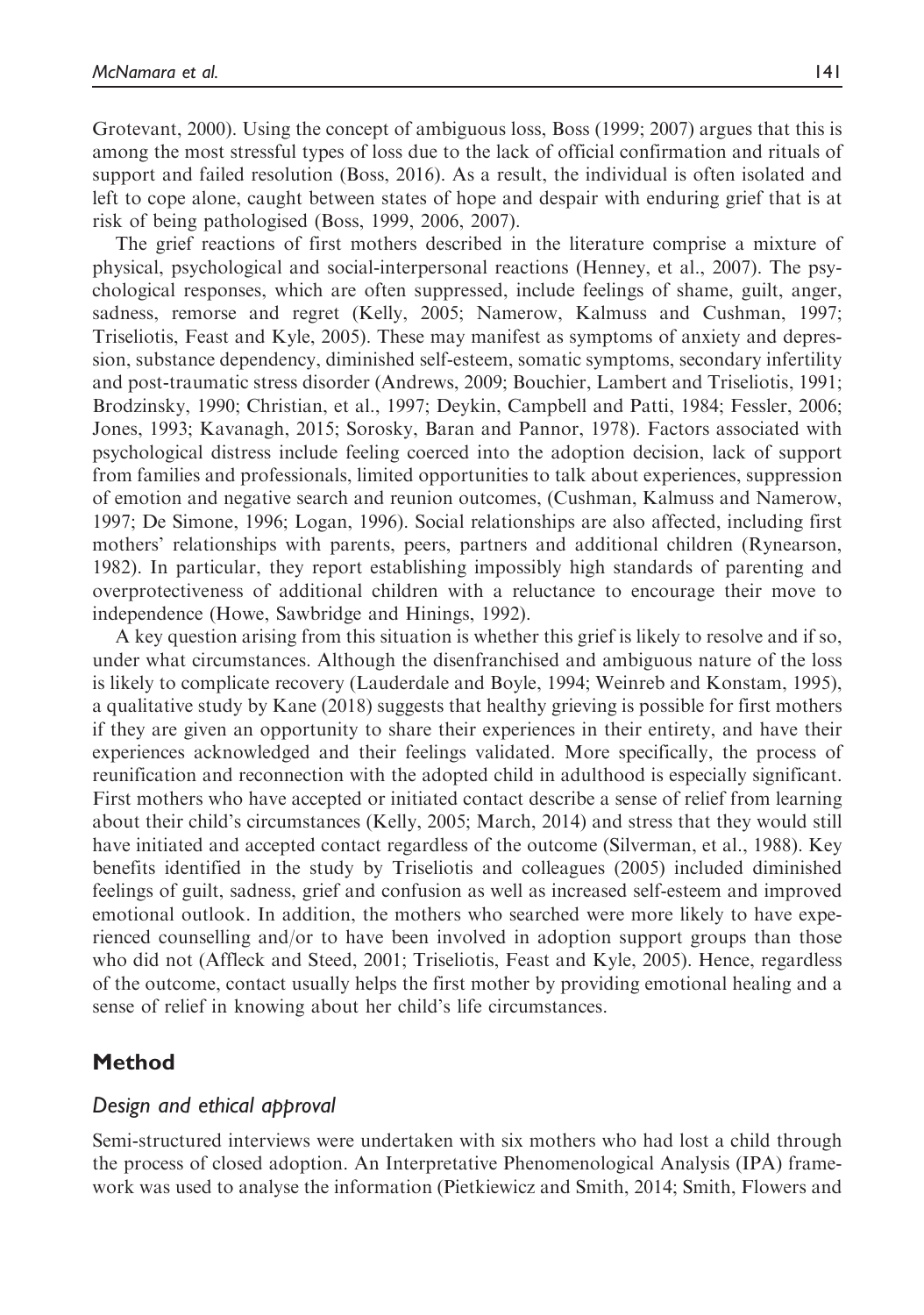Larkin, 2009). This gives central importance to the individual meaning ascribed to salient experiences (Smith and Rhodes, 2015) and requires the researcher to make sense of the responses of each participant who, in turn, is trying to make sense of him- or herself (Osborn and Smith, 2008). Because of the sensitivity of the evidence, extensive data protection safeguards were applied and ethical approval was given by the Research Ethics Committee, National University of Ireland, Galway.

# Selection and characteristics of participants

IPA's commitment to idiographic inquiry encourages the study of small, purposively selected and reasonably homogeneous samples (Charlick, et al., 2016). In keeping with these guidelines, six mothers who had experienced the loss of a child through closed adoption agreed to participate. They were aged between 47 and 67 years ( $M = 56$  years) at the time of interview and the length of time since the adoption ranged from 30 to 44 years. Participants were aged between 17 and 32 ( $M = 20.5$  years) at the time of the adoption. Five women had searched for their child in adulthood and one had been searched for. Five had experienced reunion meetings, four of whom remained in contact with their child. Demographic details are presented in Table 1.

# **Results**

The IPA analysis identified two superordinate themes 'Motherhood concealed: the loss of autonomy and connection' and 'Motherhood revealed: a pathway towards autonomy and reconnection'. Within each of these, two subordinate themes were developed: 'Dehumanised, disempowered and dismissed', 'Coping through disconnection', 'Breaking the silence' and 'Reunion and reconnection'. They will now be discussed in detail.

# Motherhood concealed: the loss of autonomy and connection

This superordinate theme encapsulates the loss of personal autonomy and connectedness imposed on participants through their experience of losing a child through closed adoption.

Dehumanised, disempowered and dismissed. This sub-theme illustrates the loss of personal autonomy and connection described by all six participants. It occurred against a cultural backdrop of secrecy and shame that surrounded single motherhood at that time; this helps to explain the mothers' feelings of being 'dehumanised, disempowered and dismissed' by their families and the professionals they encountered. Their fate and that of their infants

| Participant<br>pseudonym | Age at<br>pregnancy | Age at<br>interview | Type of<br>adoption | Years since<br>adoption | Reunion | Ongoing<br>contact |
|--------------------------|---------------------|---------------------|---------------------|-------------------------|---------|--------------------|
| Sarah                    |                     | 58                  | Closed              | 41                      | Yes     | Yes                |
| Meave                    | و ا                 | 63                  | Closed              | 44                      | Yes     | Yes                |
| Niamh                    | و ا                 | 49                  | Closed              | 30                      | Yes     | Yes                |
| Julia                    | 32                  | 67                  | Closed              | 35                      | Yes     | Yes                |
| Jane                     | ۱7                  | 47                  | Closed              | 30                      | No      | No                 |
| Alison                   | ۱9                  | 53                  | Closed              | 34                      | Yes     | No                 |

Table 1. Demographic details of participants.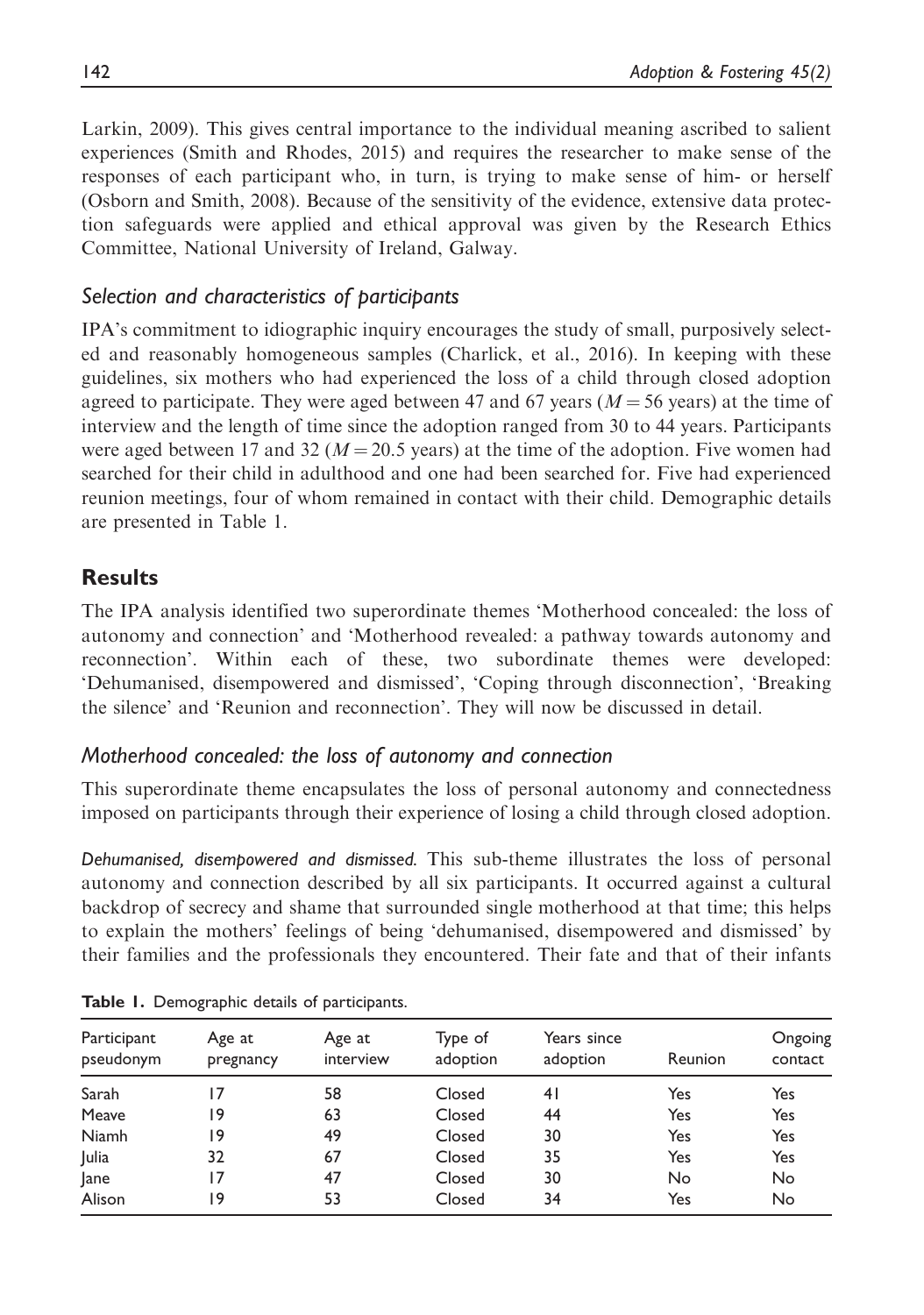were decided without their involvement, acknowledgment of their wishes or consideration of their emotional needs.

This dehumanising experience is captured in Niamh's account:

You gave birth. You wouldn't do it to a dog. Pull the child away from their mother within days of the birth and hand it over and expect the mother to hand it over. Say, 'Have a nice life, go away and don't talk about that ever again because you're just a horrible human.' You know like it was unnatural.

Her experience stands in stark contrast to the societal image of Catholic motherhood as a respected and celebrated role imbued with decision-making autonomy and close emotional attachment. The analogy she makes between her experience and treatment that would not be inflicted on 'a dog' emphasises the contrast with the traditional birth experience. She was not seen as a person with feelings and emotional needs and was subverted from normal social conventions.

Sarah also chose an animal metaphor to conceptualise her experience of dehumanisation:

I became a prime target of examinations with the end result I'm breaking down one day and saying, 'Ye have to stop. You just have to stop.' The door to the room never stopped... this trail of doctors. And I know they had to learn but I felt like a guinea pig. That's something I said, you know, somebody will have to answer for that. I was totally traumatised.

She emphasises her distress at repeated physical examinations by doctors and students and her use of the metaphor 'guinea pig' conveys her sense of being viewed as less than human, a laboratory animal, experimented upon, vulnerable and at the behest of others. She was 'totally traumatised' by this and, again, her experience is completely at odds with the societal expectation of maternity care that treats mothers with dignity, respect and compassion.

Within the context of their families, five of the six participants spoke of being excluded from the planning and decision-making process about their fate. Their passivity and lack of agency over their own lives are epitomised in their attempts to exert control over the fate of their infant. The theme of disempowerment represents these experiences and is demonstrated in Jane's account:

I rang my mother to tell her I wanted to keep him you know. And she just... she just says, 'Well, you needn't expect to be getting any support at home here.' And I thought 'Aw.' And I says, 'Well, maybe I could keep him over here?' Oh yeah. And what will all the relatives say over there? You know. And I hung up on her. And she rang back and by Jesus did she tell me don't under any circumstances hang up on her again. You know it was just... it was so hostile.

Jane's natural yearning to keep her baby was immediately met with opposition and withdrawal from the support she needed. Her innate need as a new mother to stay with her infant was disregarded and set against the anticipated disapproval of family relatives. This again contrasts with societal expectations of welcoming births and supportive mentoring by happy grandparents.

This theme of dehumanisation and disempowerment dominated the narratives of five of the mothers and many shocking examples were given: giving birth alone, indifference to physical symptoms, denial of pain relief and general disdain for their situation. The one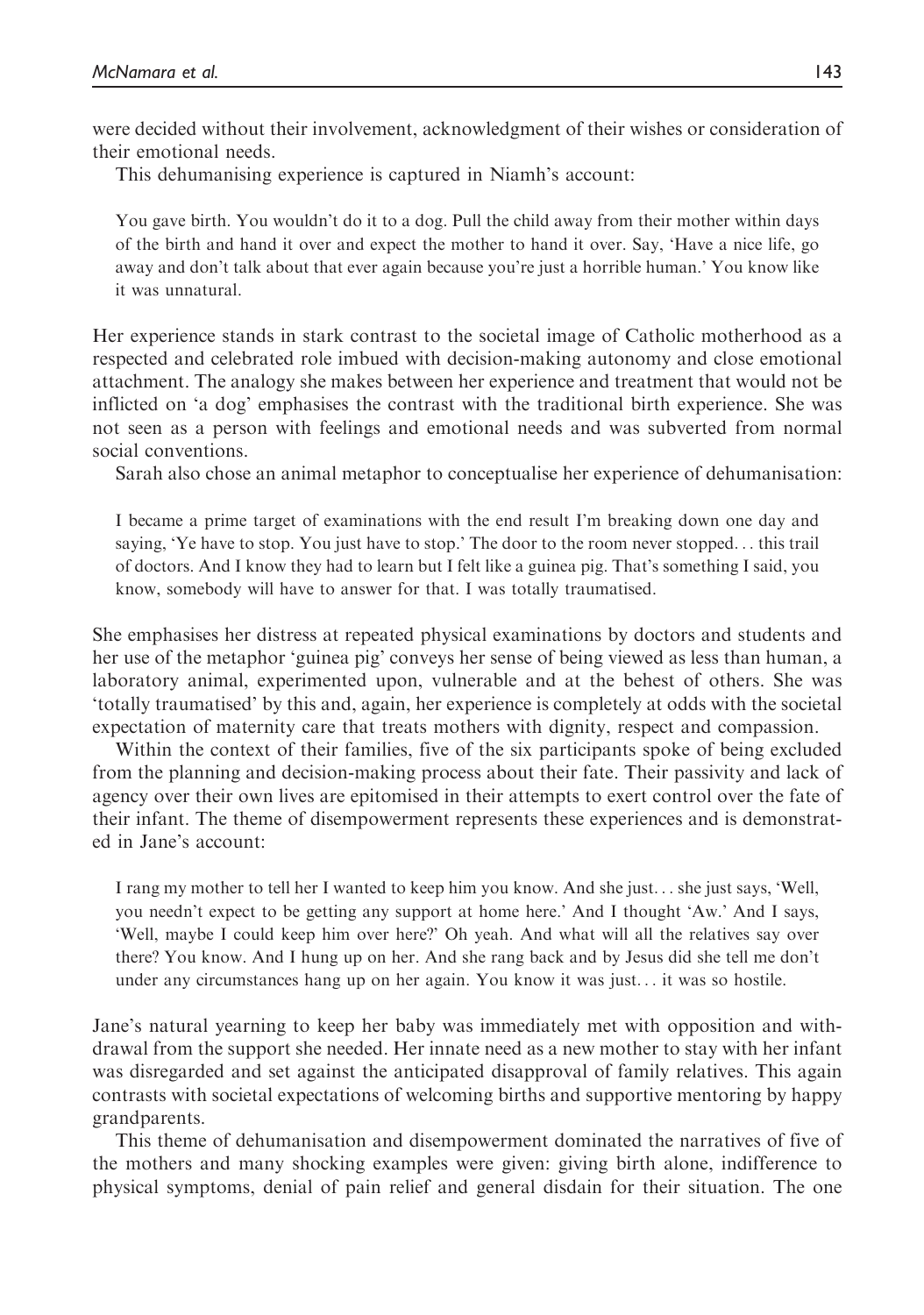exception was Jane who described a very different experience of maternity care characterised by compassion and support. She credits the kindness shown to her and feels that memories of precious time spent with her son were integral to coping with the pain of losing him in the years that followed:

... the nurses would be encouraging. They'd be saying don't be afraid to talk to him now and you know. And they were brilliant. Like the nurses in intensive care with the babies are just gorgeous you know, and you and you can tell they love the babies like you know. It was lovely.

While some variation in mothers' experiences would be expected, what is significant is that the hostile attitude to unmarried mothers and the degrading nature of services were deliberate policies.

Coping through disconnection. In response to the trauma of being faced with losing their babies, the mothers described coping through different forms of disconnection, such as dissociation, thought suppression and repressed memories. Meave describes the unconscious process of coping through dissociation:

There was an awful lot I didn't know about life. I'd like to have died but I didn't know how. So, I just wasn't there. I just wasn't present. It was all happening to somebody else.

Her image of death vividly reflects her efforts to cope. The permanent disconnection and extinguishing of pain offered by dying seemed preferable to enduring the anguish of losing her baby. But without death as a possibility, Meave coped through dissociation, detaching herself from her thoughts, feelings, memories and sense of identity. This is illustrated by her assertion that 'It was all happening to somebody else', thereby minimising her distress and making it more tolerable. Particularly significant is the fact that her detachment extended not only to herself ('I just wasn't there') but also to the world around her ('I just wasn't present').

The second coping strategy described was suppression – the conscious and deliberate attempt to suppress distressing thoughts and feelings. Jane's account illustrates this experience:

When I signed the final papers. Ummm.... I remember consciously thinking. It was nearly as if I put a gate up. And it was like I just couldn't cope with it. I just shut... I think... I believe now I shut down, you know. I didn't know it at the time. But completely shut down.

Her use of the 'gate' metaphor conveys the erection of a mental barrier, something solid to close off or keep out distressing or painful feelings in the short and long term. She describes her conscious mind as determining the action of suppression, that is putting 'a gate up', and her unconscious mind, 'I didn't know it at the time', as determining the 'shut down' reaction.

The conscious process of suppressing unwanted thoughts, memories and feelings is echoed by Julia's pithy comment: 'I trained myself. I actually learned not to think, not to remember painful things.'

The third coping strategy, memory suppression, refers to the unconscious forgetting or blocking of distressing memories and is a symptom of dissociation. All of the participants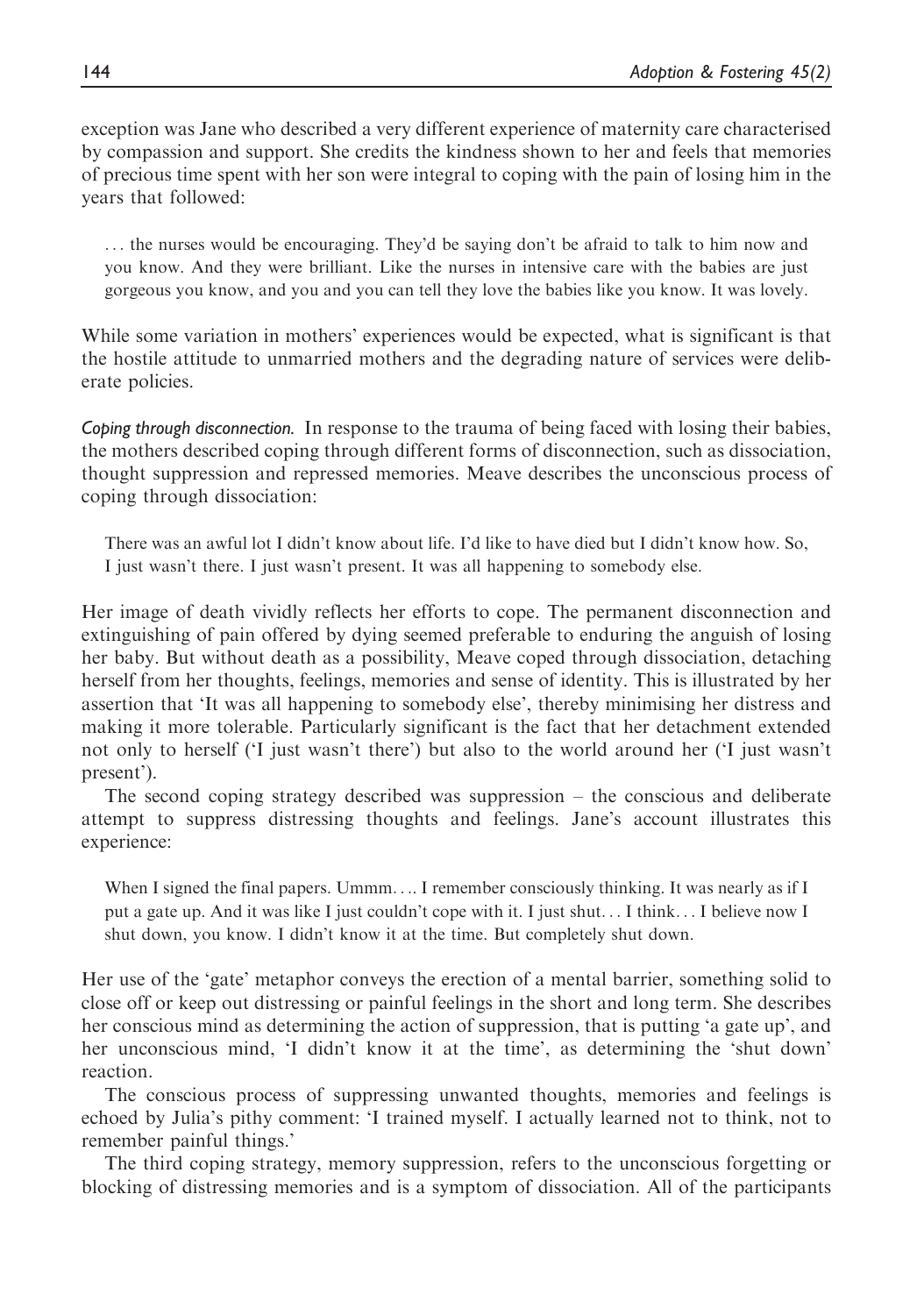reported occasions where they were unable to recall aspects of their experience. As Sarah explains:

That's all such a blank to me. It's in and out you know. There's no solid stuff. It's like a jigsaw and you're picking out the pieces and you're trying to fit it in.

The emptiness of these memories stands in direct contrast to the overwhelming emotions experienced by the mothers at the time of their loss. The fluidity of her memory results in there being little for Sarah to trust and believe; there is 'no solid stuff'. The process of trying to reconnect these disjointed parts of her memory to form a more complete or whole picture of her personal history becomes a very delicate yet important task.

For others, the desire to recall repressed memories conflicts with concerns about the impact of remembering. Alison expresses her reservations about having a complete memory of her experiences:

I'd want to be hypnotised sometimes and go back and just remember literally every little thing. But then I think that would put me daft in the head.

This comment highlights the inner conflict surrounding her repressed memories; for her, there is safety in holding them back because the idea of recalling 'every little thing' ignites the threat of being unable to cope. In addition, her fears are likely grounded in her experiences of depression in the years following the loss of her child.

## Motherhood revealed: a pathway towards autonomy and reconnection

The second superordinate theme relates to a more recent period in the lives of the mothers and explores the journey towards regaining autonomy and connection through the process of search and reunion.

Breaking the silence. This subordinate theme details the participants' journeys towards regaining a sense of autonomy over their experience through the process of breaking the silence of their concealed motherhood. Five of the women reported attending professional counselling or psychotherapeutic services. Although the catalyst for opting for therapy varied, the opportunity to speak about their experiences facilitated the process of regaining autonomy and reconnecting with their child.

Following years of coping through dissociation, suppression and repression, the mothers identified the life-changing effects of the support they received as it explained their pain as acknowledged grief and gave them space to express it. Sarah describes this as early as in her first session with her therapist:

He named it. He says, 'You've been grieving.' I thought somebody had to die for you to grieve. I didn't understand it, you know, until he said it. It was like somebody lifted tonnes off me. I remember just crying because I didn't know. I just didn't know what it was.

The acknowledgment and naming of her pain as 'grieving' provided Sarah with an alternative understanding and perspective on her experience. It lifted an enormous weight off her mind.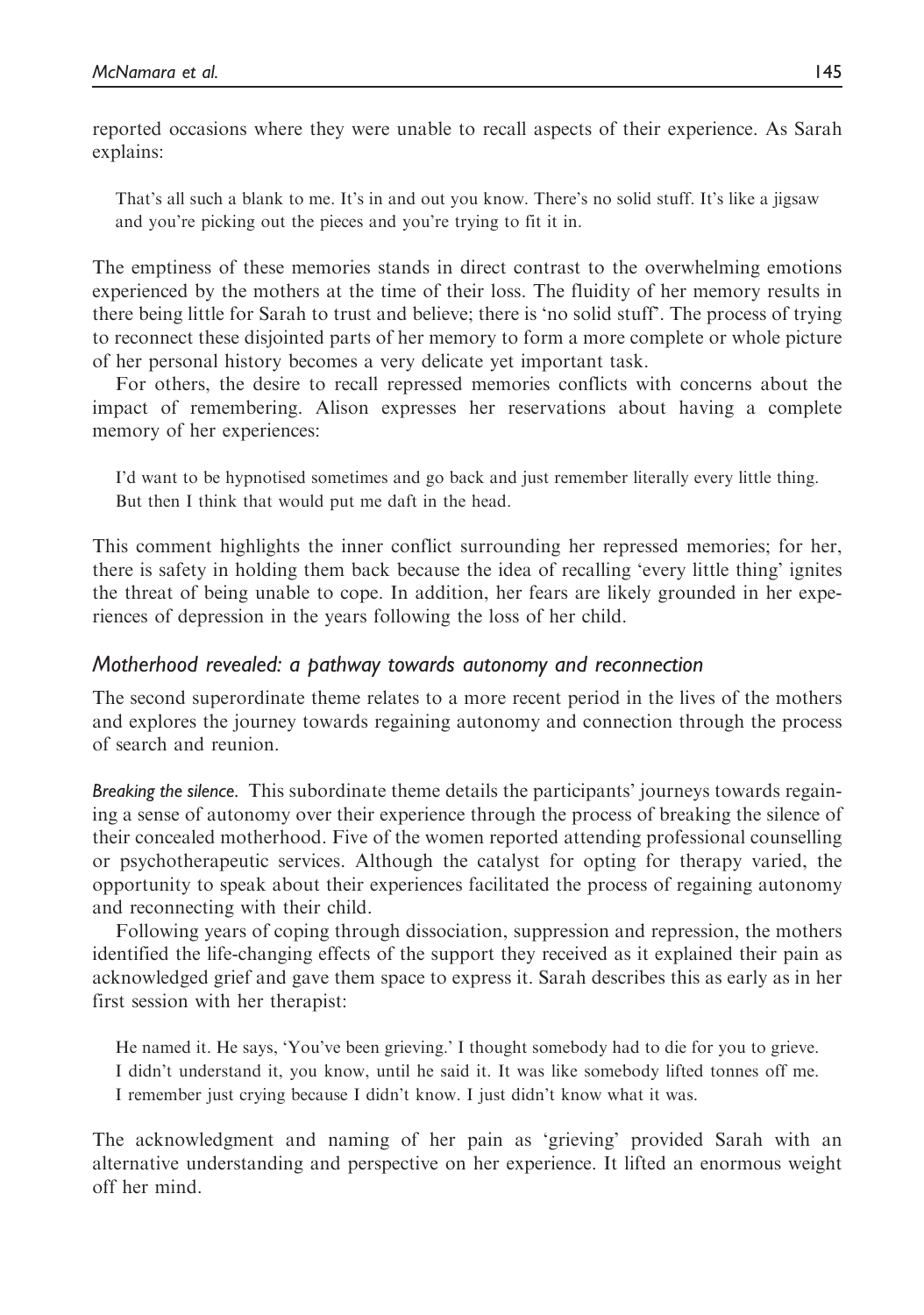While Sarah used the analogy of lifting a weight, Jane describes the powerful stream of emotion that flowed when she allowed the 'trapped' emotions out. The key to this was again reframing the experience as one of grief. The safety of the therapeutic space allowed her to engage with the 'scary' place occupied by her concealed motherhood. She became an active participant and regained autonomy over her experience.

In addition to accessing therapeutic support, all participants sought help from adoption networks. This contribution was trusted and useful in the search for and reunification with their adult children. As Jane says:

I never, ever tried to look for him because I never felt I had a right to. And then at the birth mothers' group, you know, they were saying, 'Well, would you not?' You know and I was... My mindset began to change and it was like, God, maybe he'll think I don't care if I don't actively look to make contact.

She describes group support as instrumental in moving from a position of powerlessness, where she did not have the 'right' to search, to an autonomous one of actively looking for her son. This growth in personal autonomy and agency produced by searching is further developed by Meave:

In the whole of the adoption network I was contacted by somebody who said, 'We don't say this to everybody but we know you're somebody... you know who would have the intelligence and the patience to not cause any trouble. Okay. So, we're going to tell you how you locate your daughter.'

She found that by reaching out she could make helpful connections. Support had become accessible and available with the passage of time and she became recognised by others on the adoption journey as an individual with integrity. In receiving this support, Meave becomes autonomous within her adoption experience, actively searching for her daughter.

The move from passivity to activity also promotes feelings of power to influence the system. Niamh describes how she planned and exerted control to get the information she wanted:

I was really manipulative in how I approached it. And I spoke around what do you want and how do you want it and all the rest of it, and I just worked. I teased the whole thing through until I got the date of the adoption order. That's all I wanted and once I had that I knew I would have my son's identity within 24 hours.

The terms 'manipulative', 'worked' and 'teased' emphasise her transition from helplessness and vulnerability to being an active participant, able to influence the situation and get what she needs.

Reunion and reconnection. This subordinate theme extends mothers' experiences of growth in personal autonomy and agency by scrutinising the subsequent reunification and reconnection with their now adult children. Their experience was one of catharsis, reintegration and healing. Five participants had reunited with their adopted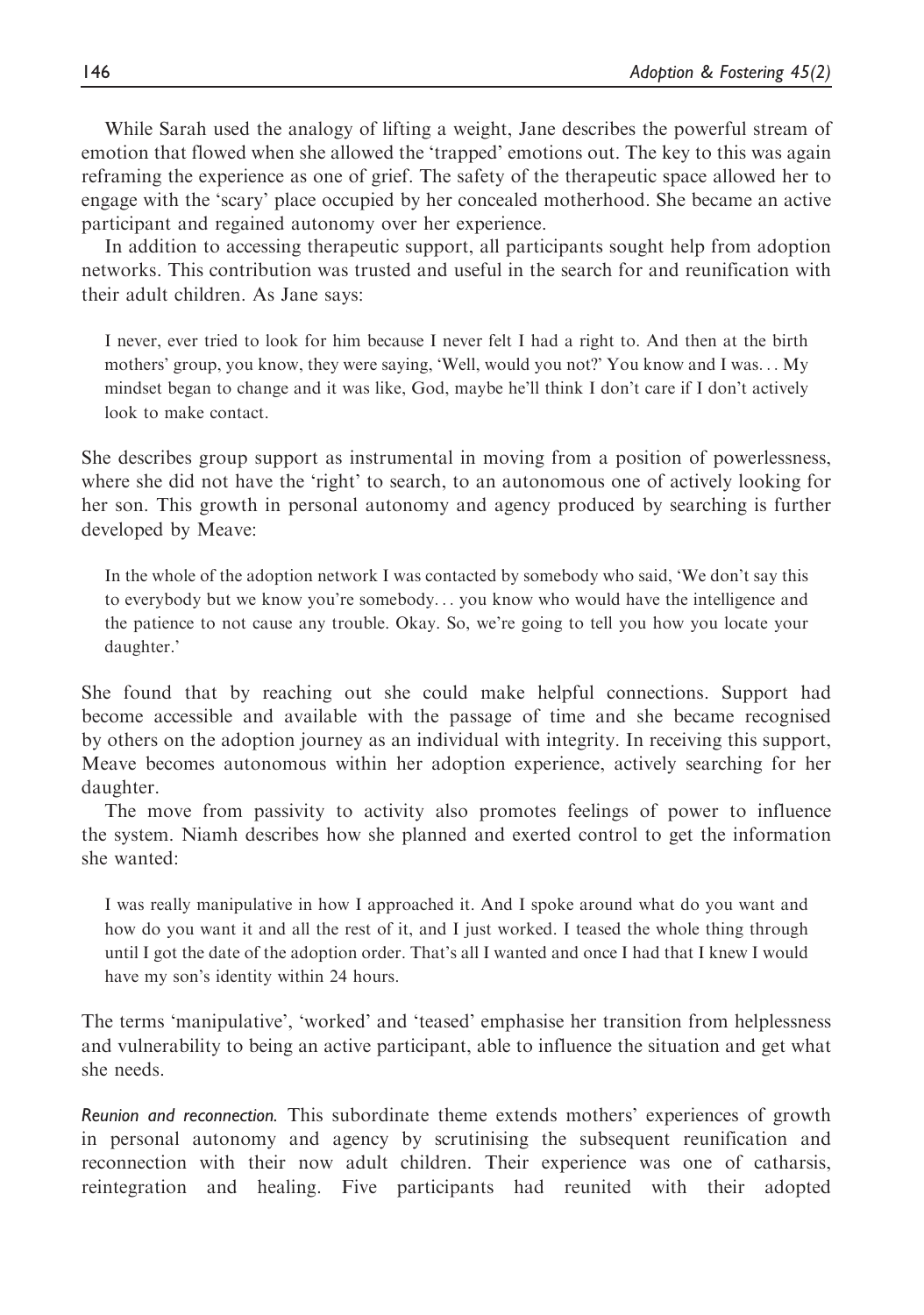child and all described it as enormously positive. Julia recalled meeting her adult son for the first time:

I was shaking like a leaf and next thing I seen him coming towards me and a big, big smiling face. And that memory will stay with me forever. If everything goes belly up that moment will just stay with me forever. It was just the most fantastic moment of my life.

Significant here is the contrast between previously employed coping strategies of suppression and repression and their elevation to the conscious mind to manage future distress. This shift is reiterated in Sarah's account below:

You know what I had to do at the beginning was you have to go back because they are not the child anymore so the adult, and you have to work backwards. You've to come back through all the years of you know and work it that way. And when you get from the adult to the baby, then go from the baby up. And it's amazing what you learn in that whole journey.

For Sarah, reconnecting with her son represented an opportunity for further emotional processing. She describes a deliberate and conscious effort of becoming actively engaged with her emotions to process and integrate these traumatic experiences. This journey, which necessitates a psychological adjustment of accepting the reality of the child as an adult, is both an autonomous and a transformational process which leads to a new understanding and personal growth.

Four of the five participants who had a reunion maintained a positive and relatively stable relationship with their adopted child and all spoke about the need for negotiation to maintain the post-reunion relationship. As Niamh explains:

I would have said to him, 'You really need to decide what it is you want and what it is you expect. I can't do that. And if you need time to do that, that's okay. I'm going nowhere like. I'm here. It's okay.' Do you know that sort of way? So, I do try and give space if it's needed or whatever. But I'm not going to mollycoddle either. I'm not going to be. I'm not going to be a doormat just for...You know so it's a matter of trying to get that balance really.

She describes a process of negotiation within the relationship characterised by open communication and the need to establish clear boundaries and expectations that are mutually acceptable. Her description conveys a strong sense of personal agency and autonomy as she strives to achieve the goal of 'balance'.

However, not all participants' experiences of negotiating the relationship were similar to Niamh's as some highlighted the power dynamic within the relationship as particularly challenging. This was Alison's experience:

To be honest with you, anyone, we've always said this, anyone that's adopted holds the reins. You know they are the boss in the relationship you know. You can't make them be in your life if they don't want to be.

The aspect of the adoptee–first mother relationship is conveyed here as placing a limitation on the agency previously reclaimed by the mother because it is still influenced by another party. In contrast to Niamh's account, the balance of power is tipped in favour of the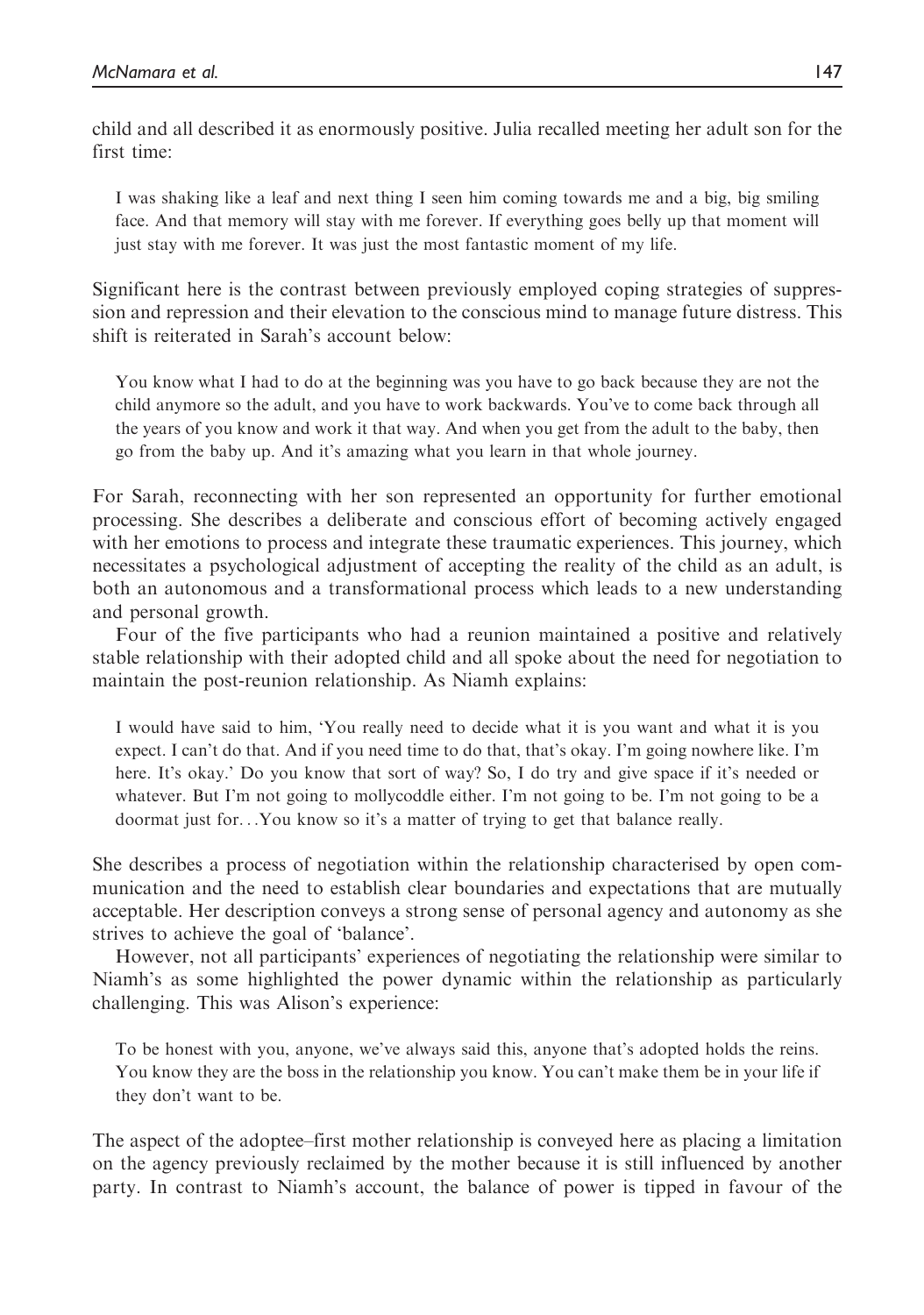adopted adult who 'holds the reins' and is the 'boss'. This inhibits the first mother's sense of personal agency within the relationship, represented in the statement 'You can't make them.' This is comparable to the experience described by Julia in which she speaks of an imbalance in the relationship that is threatening, that is having to accept the adopted person on his or her terms or risk not having them in your life.

Meave was more accepting of the power relationship than the others and explained to her counsellor:

He said to me, 'How do you cope with, you know, her rules and not showing up, and how do you cope with not having as much as you want?'. I said to him, 'I think what you don't understand is that every second that she gives me is a gift. I mean it's a gift. You know years and years of not knowing whether she is dead or alive...'

She captures the concept of unconditional love that exists between a parent and child, but there is complete acceptance of her daughter's needs and wishes incorporated into her perception of the new relationship as a 'gift'.

While the study succeeded in identifying several common themes, it is important to highlight the different journey experienced by Jane. Her son died before she could reconnect with him. This led to a process of disconnection which contrasts with the experience of reintegration described by the other mothers. She reflects on the impact of losing her son for a second time:

Everything else is going on as normal and I felt like my whole life had crumbled. As I said, really devastated. I believe I shut down again because I know I'd have been ringing the kids every week, you know, and I couldn't ring them. I even feel that a bit, even yet. It's like I can't fully connect.

Her previous coping strategy in response to the trauma of losing her son through adoption is reactivated by her second loss. Her trauma is re-experienced and she is once again disconnected from herself and from others.

# **Discussion**

This study has explored the subjective experiences of six Irish first mothers who lost a child through closed adoption many years ago. To the authors' knowledge, this is the first IPA study of Irish mothers in such circumstances. The two superordinate themes 'Motherhood concealed: the loss of autonomy and connection' and 'Motherhood revealed: a pathway towards autonomy and reconnection' and four subordinate ones emerged and these will now be organised into a theoretical framework to extend the current understanding of loss and its effects.

# Dehumanised, disempowered, and dismissed

The participants' narratives point to an experience of adoption as disempowering and often dehumanising. Many cited instances of being dismissed as human beings by their families and the professionals whom they encountered. Several earlier qualitative studies of first mothers involved in closed adoptions report similar findings (Jones, 2004; Lauderdale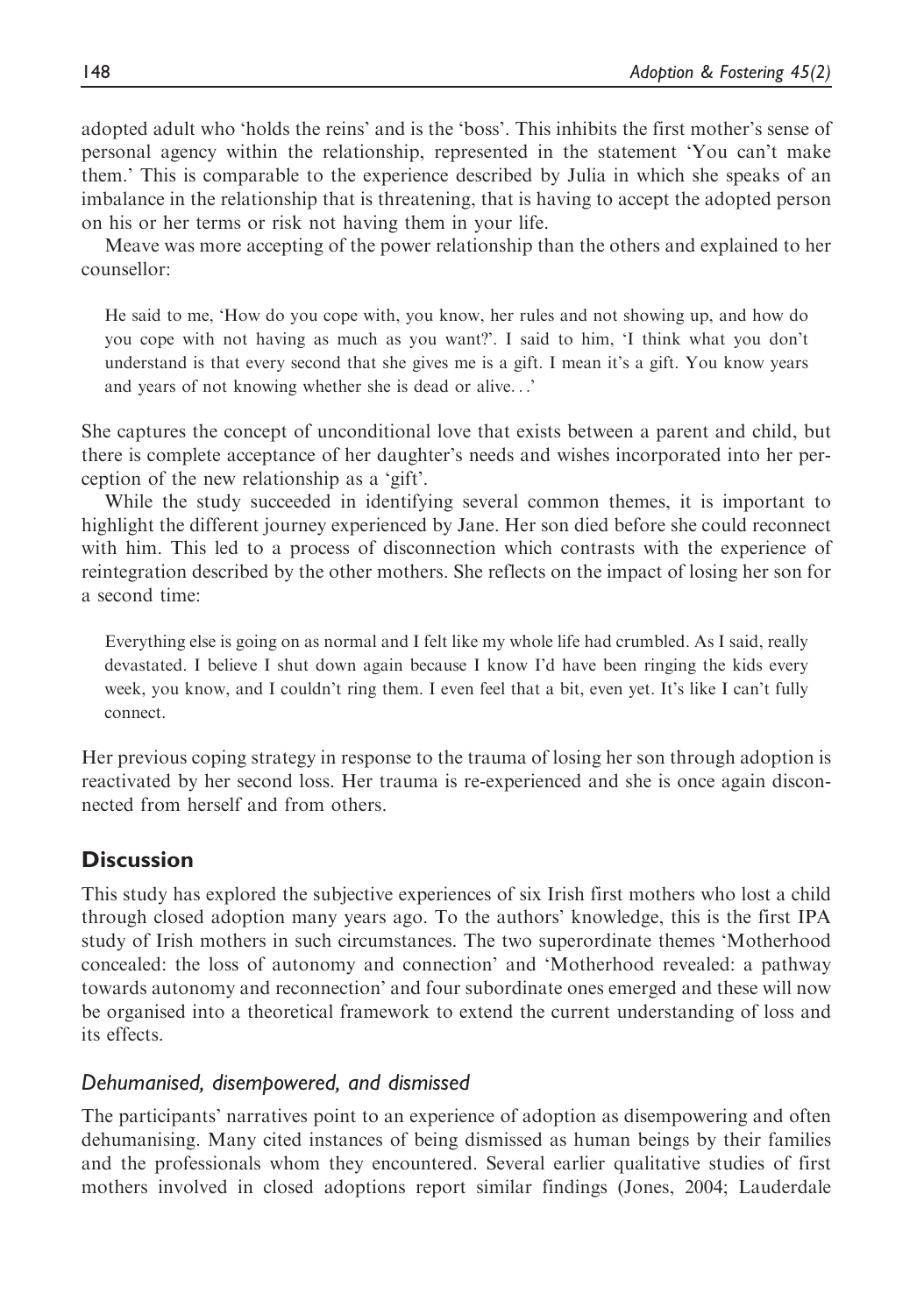and Boyle, 1994; Lewis, 1983; Logan, 1996; Rynearson, 1982; Weinreb and Konstam, 1995). The powerlessness of the mother's position was further reinforced by her exclusion from decision-making about her fate and the future of her baby. This was often imposed by family members, particularly mothers, through their denial of the first mother as a primary stakeholder in her child's life. These findings reflect the punitive attitudes surrounding single motherhood in Ireland at that time, as well as the existence of powerful pressures to accept decisions in favour of adoption (Howe, Sawbridge and Hinings, 1992; Kelly, 2005).

# Coping through disconnection

As in earlier qualitative studies (Davis, 1994; Jones, 2004; Lauderdale and Boyle, 1994; Lewis, 1983; Rynearson, 1982), those taking part in this research described to varying degrees coping with the loss of their child through dissociation, suppression and repression. Rooted in a prolonged and complex grief reaction, these coping mechanisms begin in pregnancy and extend in many cases beyond the decision to search. The finding that dissociation is a key coping response to participants' psychological trauma is of particular significance as it validates findings of raised post-traumatic stress disorder symptoms among first mothers (Kavanagh, 2015; Kenny, et al., 2012).

## Breaking the silence

All of the mothers reported experiencing disenfranchised grief. Counselling, psychotherapeutic work and/or involvement with adoption support groups gave them an opportunity to express their grief in a socially acceptable manner, to grieve openly and have it acknowledged and accepted by others in an empathic and caring setting. These findings support earlier research (Brodzinsky and Smith, 2014) indicating that first mothers can begin to recover from their loss if there is support that facilitates the full expression of the experience, validates emotional feelings and acknowledges the loss (Kane, 2018). All participants who had engaged with therapeutic services and/or adoption support networks played an active role in searching for their child, a finding replicating other studies exploring first mother search and reunion contact (Affleck and Steed, 2001; Triseliotis, Feast and Kyle, 2005).

## Reunion and reconnection

For all participants, the process of reuniting with their now adult child involved losses as well as gains. For many, there was a significant shift from previous coping strategies marked by suppression and repression to more autonomous processing of emotions, both before and after the reunion. All of those who had met their adult child describe it as a positive experience, regardless of the outcome, echoing findings from earlier research that revealed mothers' feelings of elation and relief from initiating or accepting contact (Farrar, 2005; Kane, 2018; Silverman, et al., 1988). But things did not always run smoothly. The mothers found that the post-union relationship required considerable negotiation as they sought to determine and meet mutual expectations. Most accepted the boundaries as laid down by the adopted adult to ensure continued contact; however, for some there was an underlying fear that they could lose them again. As March (2014, 2015) has shown, reunification requires a psychological adjustment in facing the reality of meeting an adult unknown to them rather than being reunited with the baby whom they had been forced to leave behind.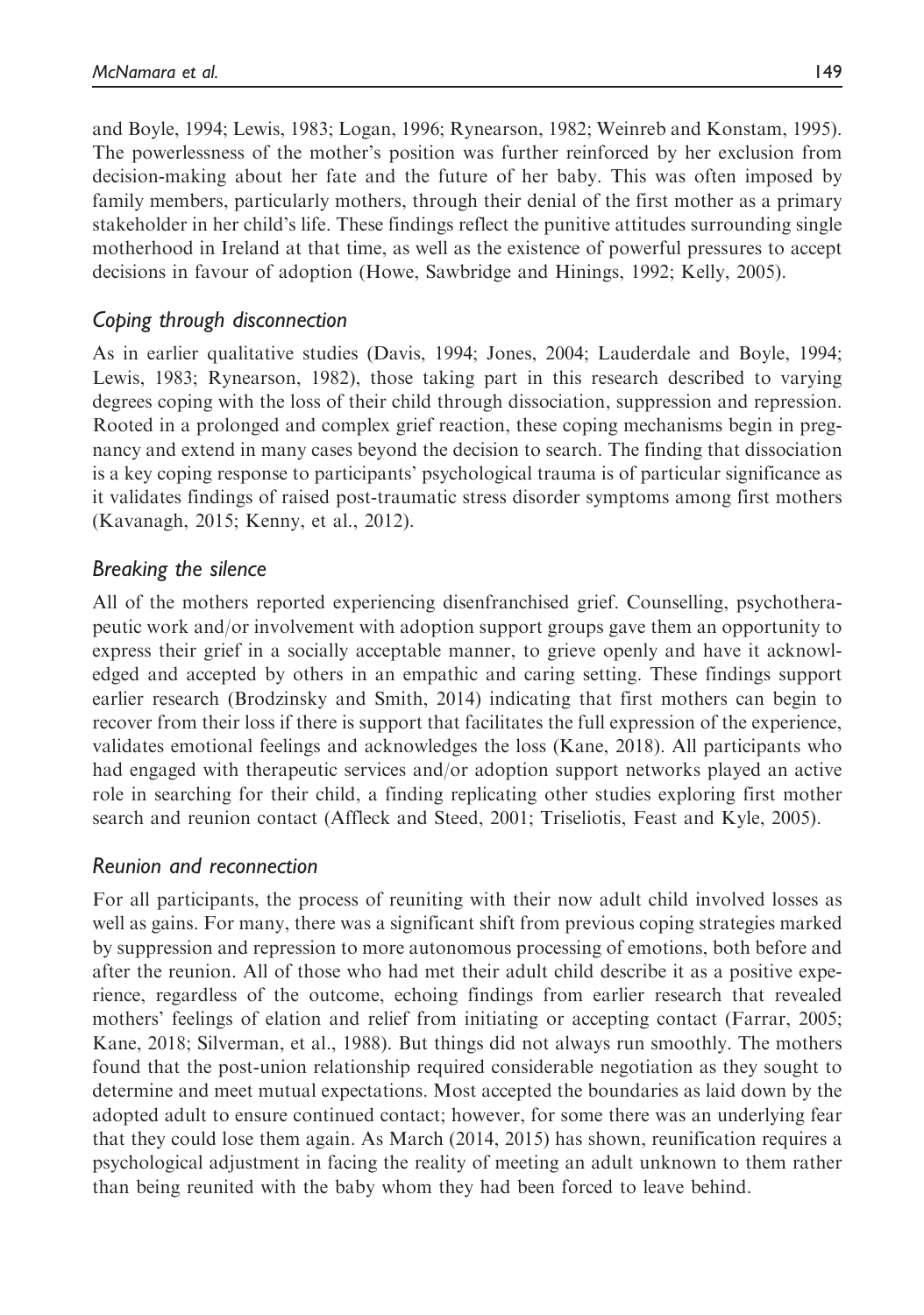# Limitations

This exploration of first mother loss through closed adoption within an Irish context is innovative in both its qualitative methodology and in isolating this particular experience from other forms of adoption. However, the sampling strategy limited participants to those engaged with adoption support groups and who wished to reconnect with their child. The analysis also relied on retrospective recall of mothers' experiences some 30 and 45 years ago.

## Implications for practice

As adoption practice changes worldwide, this study offers research findings and practice recommendations to those working with first mothers who have lost their child to closed adoption. It shows that many were deprived of emotional support and experienced secrecy, silence and stigmatisation at a hugely significant time in their lives and how the effects of this can be long lasting, with recovery occurring many years later, usually around the time they contemplate or begin to search for their child. The findings also indicate that to effectively grieve their loss, mothers require understanding, validation and support that is well informed and sensitive to what happened. In particular, practice guidelines need to incorporate the features known to promote the core values of respect, trustworthiness, accountability, fairness, equity, honesty, truthfulness and autonomy, and to recognise that the openness required extends beyond contact and information exchange to include nonjudgemental respect, trust and compassion. As mothers are likely to have experienced harsh and often cruel treatment, this might colour their attitudes and responses to services provided.

Finally, the value of therapeutic support where first mothers can meet others in a safe location and receive authentic empathy and validation is testified in all the narratives. All the participants stressed that finding mutuality in their experience helped to normalise their feelings and reduce senses of isolation.

Major gaps continue to exist in many countries in relation to assisting people with search and reunion. This study highlights the complexities of accessing information and searching for adopted children. Information is often closely controlled by adoption agencies and, in some instances, social workers. Legislative change to address this issue should therefore be encouraged. Statutory rights for adopted persons and first parents to have unfettered access to their adoption records and birth certificates has been the case in Scotland and the UK since 1930 and 1975 respectively.

## Conclusion

This study extends knowledge and understanding of the lived experiences of first mothers who have lost a child through closed adoption. The findings suggest that recovery from feelings of loss and grief is possible but typically occurs many years later, around the time when the first mother begins to contemplate or starts searching for her child. The findings also indicate that to effectively grieve their loss, the mothers require understanding, validation and formal support networks, together with personal therapy and group interventions that are well informed and sensitive to closed adoption issues.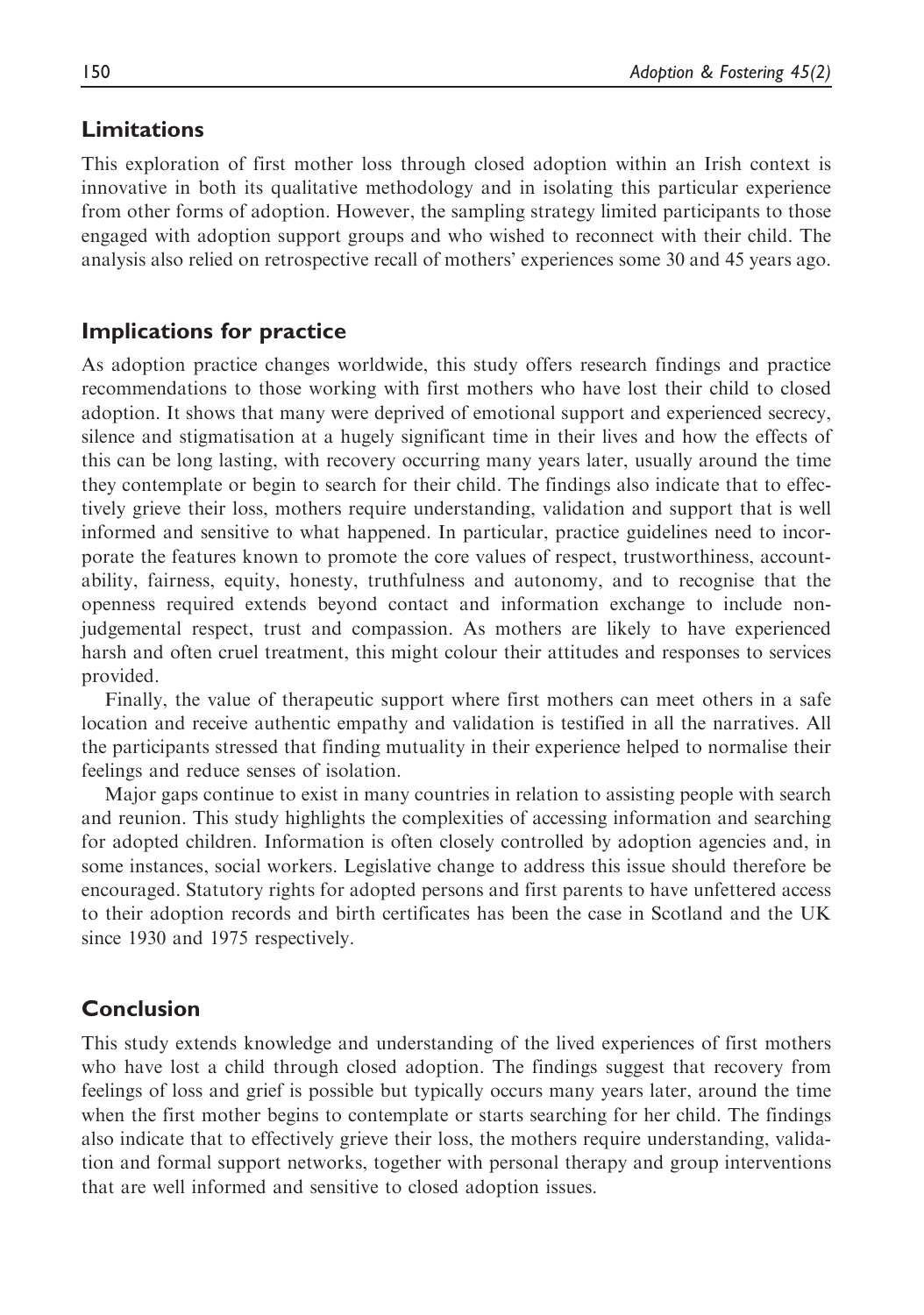#### Declaration of conflicting interests

The author(s) declared no potential conflicts of interest with respect to the research, authorship, and/ or publication of this article.

#### Funding

The author(s) received no financial support for the research, authorship, and/or publication of this article.

#### **References**

- Adoption Authority of Ireland (2012) Adoption Authority Annual Report 2012. Dublin: Government Publications. Available at:<http://aai.gov.ie/index.php/publications.html>
- Affleck MK and Steed LG (2001) Expectations and experiences of participants in ongoing adoption reunion relationships: A qualitative study. American Journal of Orthopsychiatry 71(1): 38–48.
- Andrews I (2009) Secondary infertility and birth mothers. Psychoanalytic Inquiry 30(1): 80–93.
- BBC News (2018) Tuam babies: Excavation of children's mass grave to begin in 2019, 29 December. Available at: [www.bbc.co.uk/news/world-europe-46708762](http://www.bbc.co.uk/news/world-europe-46708762)
- Boss P (1999) Ambiguous Loss: Learning to live with unresolved grief. Cambridge, MA: Harvard University Press.
- Boss P (2006) Loss, Trauma, and Resilience: Therapeutic work with ambiguous loss. New York: WW Norton & Co.
- Boss P (2007) Ambiguous loss theory: Challenges for scholars and practitioners. Family Relations 56(2): 105–111.
- Boss P (2016) The context and process of theory development: The story of ambiguous loss. Journal of Family Theory & Review 8(3): 269–286.
- Bouchier P, Lambert L and Triseliotis JP (1991) Parting with a Child for Adoption: The mother's perspective. London: BAAF.
- Brodzinsky DM (1990) A stress and coping model of adoption adjustment. In: Brodzinsky and Schechter (MD) (eds) The Psychology of Adoption. New York: Oxford University Press, pp. 3–24.
- Brodzinsky D and Smith S (2014) Post-placement adjustment and the needs of birthmothers who place an infant for adoption. Adoption Quarterly 17(3): 165–184.
- Charlick S, Pincombe J, McKellar L and Fielder A (2016) Making sense of participant experiences: Interpretative phenomenological analysis in midwifery research. International Journal of Doctoral Studies 11: 205–216.
- Christian CL, McRoy RG, Grotevant HD and Bryant CM (1997) Grief resolution of birthmothers in confidential, time-limited mediated, ongoing mediated, and fully disclosed adoptions. Adoption Quarterly 1(2): 35–58.
- Coleman PK and Garratt D (2016) From birth mothers to first mothers: Toward a compassionate understanding of the life-long act of adoption placement. Issues in Law  $\&$ Medicine 31(2): 139–164.
- Considine M and Dukelow F (2009) Irish Social Policy: A critical introduction. Dublin: Gill & Macmillan.
- Cowie L (2011) Birth Parent Grief and Loss Resolution in Open Adoption. Unpublished doctoral dissertation, University of British Columbia, Canada.
- Cushman LF, Kalmuss D and Namerow PB (1997) Openness in adoption: Experiences and social psychological outcomes among birth mothers. Marriage & Family Review 25(1–2): 7–18.
- Davidson H (2010) A Review of the Literature on Three Types of Disenfranchised Grief: Grandparent grief, grief of birthmothers following adoption, and the grief of ex-spouses. Unpublished master's thesis, University of Wisconsin-Stout, USA.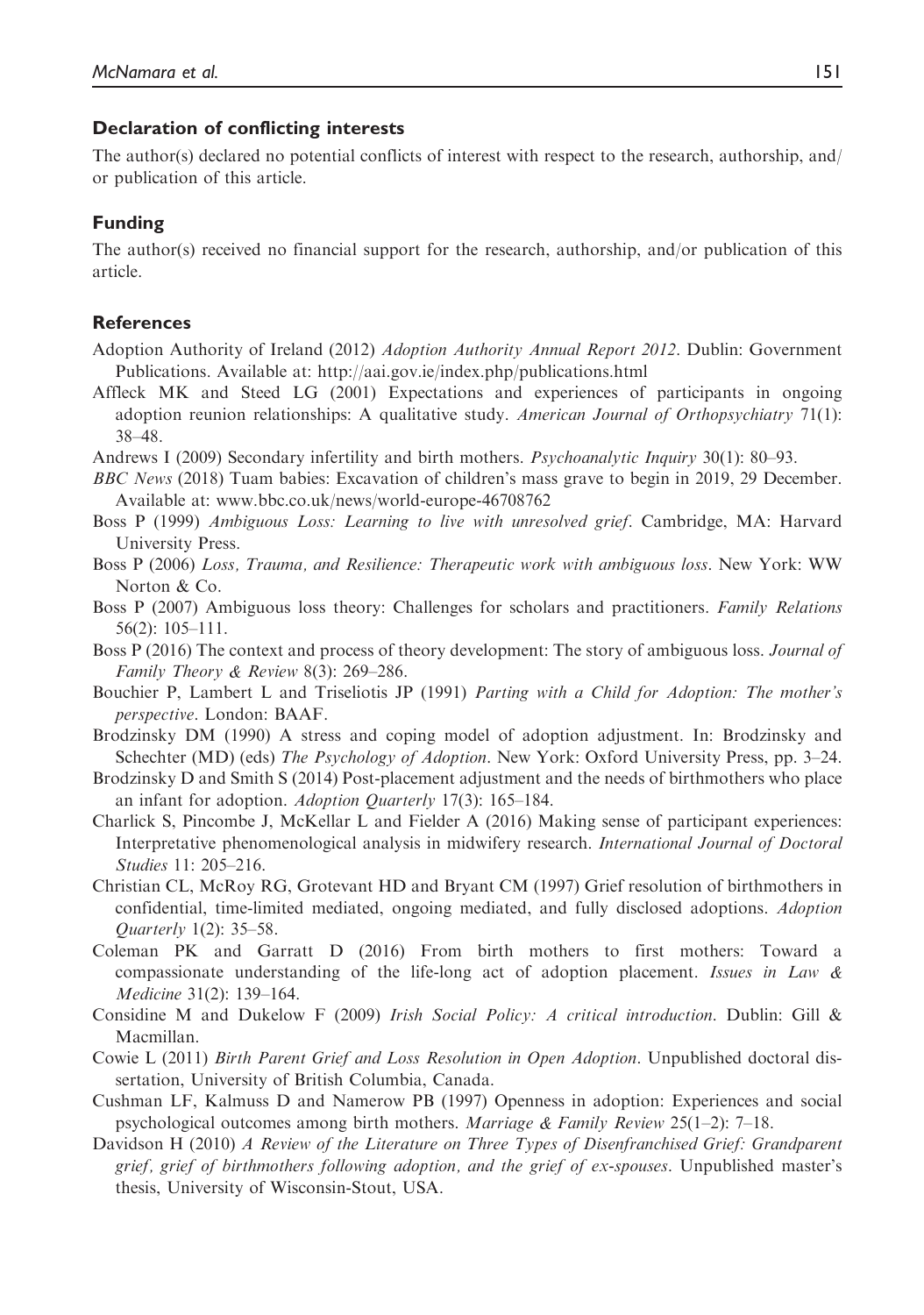- Davis CE (1994) Separation loss in relinquishing birth mothers. The International Journal of Psychiatry Nursing Research 1(2): 63–70.
- Department of Children, Equality, Disability, Integration and Youth (2021) Final Report of the Commission of Investigation into Mother and Baby Homes, Dublin: Government Publications. Available at: [www.gov.ie/en/publication/d4b3d-final-report-of-the-commission-of investigation](www.gov.ie/en/publication/d4b3d-final-report-of-the-commission-of investigation-into-mother-and-baby-homes/)[into-mother-and-baby-homes/](www.gov.ie/en/publication/d4b3d-final-report-of-the-commission-of investigation-into-mother-and-baby-homes/)
- DeSimone M (1996) Birth mother loss: Contributing factors to unresolved grief. Clinical Social Work Journal 24(1): 65–76.
- Deykin EY, Campbell L and Patti P (1984) The postadoption experience of surrendering parents. American Journal of Orthopsychiatry 54(2): 271–280.
- Doka K (2008) Disenfranchised grief in historical perspective. In: Stroebe MS, Hansson RO, Schut H and Stroebe W (eds) Handbook of Bereavement Research and Practice: Advances in theory and intervention. Washington, DC: American Psychological Association, Chapter 11.
- Farrar PD (2005) Abject mothers: Women separated from their babies lost to adoption. In: Gustafson DL (ed.) Unbecoming Mothers: The social production of maternal absence. New York: Haworth Press, Chapter 3.
- Farren G (1998) From Condemnation to Celebration: The story of Cherish 1972–1997. Dublin: Public Communications Centre.
- Fessler A (2006) The Girls Who Went Away: The hidden history of women who surrendered children for adoption in the decades before Roe v Wade. New York: Penguin Books.
- Fravel DL, McRoy RG and Grotevant HD (2000) Birthmother perceptions of the psychologically present adopted child: Adoption openness and boundary ambiguity. Family Relations 49(4): 425–432.
- Ge X, Natsuaki MN, Martin DM, et al. (2008) Bridging the divide: Openness in adoption and postadoption psychosocial adjustment among birth and adoptive parents. Journal of Family Psychology 22: 529–540.
- Henney SM, Ayers-Lopez S, McRoy RG and Grotevant HD (2007) Evolution and resolution: Birthmothers' experience of grief and loss at different levels of adoption openness. Journal of Social and Personal Relationships 24(6): 875–889.
- Howe D, Sawbridge P and Hinings D (1992) Half a Million Women: Mothers who lose their children by adoption. London: Penguin Books.
- Jones KL (2004) Birthmothers' experiences of open and closed adoption. Unpublished master's thesis, Carleton University, Canada.
- Jones M (1993) Birthmothers: Women who have relinquished babies for adoption tell their stories. Chicago, IL: Chicago Review Press.
- Kane B (2018) An exploration of the experience of birth mothers who relinquished a child for adoption between 1960 and 1990 and who subsequently initiated contact with the relinquished child: The clinical implications for practitioners. Unpublished doctoral dissertation, Middlesex University/Metanoia Institute, UK.
- Kavanagh S (2015) Losing a child to adoption in an Irish mother and baby home: A phenomenological analysis of the psychological legacy. Unpublished master's dissertation, Cork Institute of Technology, Ireland.
- Kelly RJ (2005) Motherhood Silenced: The experiences of natural mothers on adoption reunion. Dublin, Ireland: Liffey Press.
- Kenny P, Higgins D, Soloff C and Sweid R (2012) Past Adoption Experiences: National Research Study on the Service Response to Past Adoption Practices. Research Report No. 21. Melbourne, Australia: The Australian Institute of Family Studies.
- Krahn L and Sullivan R (2015) Grief and loss resolution among birth mothers in open adoption. Canadian Social Work Review 32(1–2): 27–48.
- Lauderdale JL and Boyle JS (1994) Infant relinquishment through adoption. Image: The Journal of Nursing Scholarship 26(3): 213–217.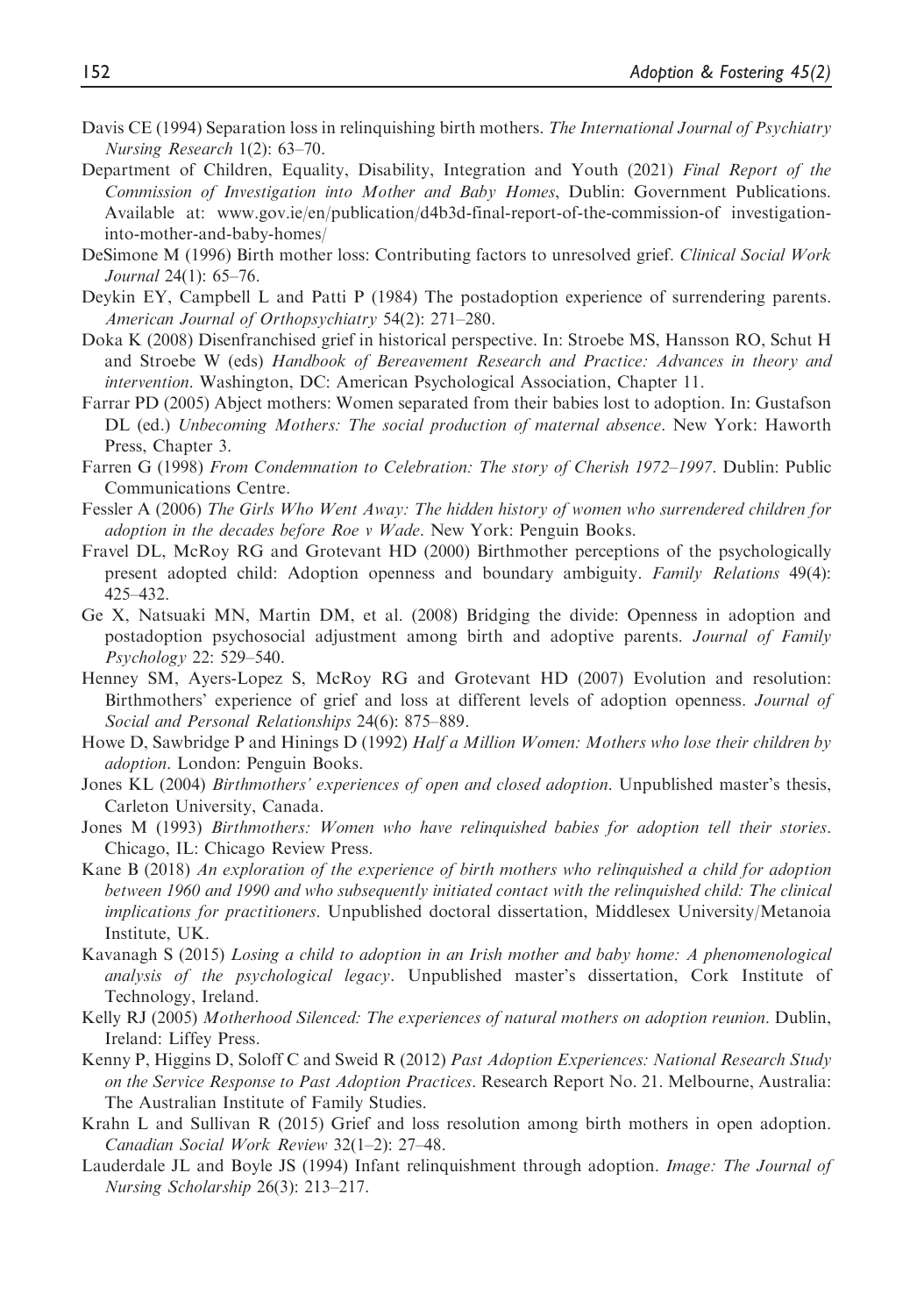- Lewis KM (1983) Birth mothers and oppression. Unpublished master's dissertation, University of Lethbridge, Canada.
- Logan J (1996) Birth mothers and their mental health: Uncharted territory. The British Journal of Social Work 26(5): 609–625.
- Madden E, Ryan S, Aguiniga DM, et al. (2016) Understanding Options Counseling Experiences in Adoption: A quantitative analysis of first/birth parents and professionals. New York: Donaldson Adoption Institute.
- Madden E, Ryan S, Aguiniga DM, et al. (2018) The relationship between time and birth mother satisfaction with relinquishment. Families in Society 99(2): 170–183.
- March K (2014) Birth mother grief and the challenge of adoption reunion contact. American Journal of Orthopsychiatry 84(4): 409–418.
- March K (2015) Finding my place: Birth mothers manage the boundary ambiguity of adoption reunion contact. Qualitative Sociology Review 11: 106–22.
- McCaughren S and Lovett J (2014) Domestic adoption in Ireland: A shifting paradigm? Adoption  $\&$ Fostering 38(3): 238–254.
- McRoy RG, Grotevant HD, Ayers-Lopez S and Henney S (2007) Open adoptions: Longitudinal outcomes for the adoption triad. In: Javier RA, Baden AL, Biafora RA and Comacho-Gingerich DA (eds) Handbook of Adoption: Implications for researchers, practitioners, and families. Thousand Oaks, CA: Sage Publications, pp. 175–189.
- Milotte M (1997) Banished Babies: The secret history of Ireland's baby export business. Dublin, Ireland: New Island.
- Namerow PB, Kalmuss D and Cushman LF (1997) The consequences of placing versus parenting among young unmarried women. Marriage & Family Review 25(3–4): 175–197.
- O'Brien V and Mitra S (2018) Research on Adoption in Ireland. Dublin: Adoption Authority of Ireland. Available at: www.aai.gov.ie/images/Report 1 An Audit of Research on Adoption in Ireland [1952\\_to\\_2017.pdf](http://www.aai.gov.ie/images/Report_1_An_Audit_of_Research_on_Adoption_in_Ireland_1952_to_2017.pdf)
- Osborn M and Smith JA (2008) The fearfulness of chronic pain and the centrality of the therapeutic relationship in containing it: An interpretative phenomenological analysis. Qualitative Research in Psychology 5(4): 276–288.
- Pietkiewicz I and Smith JA (2014) A practical guide to using interpretative phenomenological analysis in qualitative research psychology. Psychological Journal 20(1): 7–14.
- Redmond P, Lawlor M, Malone C and McDonagh S (2012) Report into the History of Adoption in Ireland since 1922. Ireland: Adoption Rights. Available at: [http://gamacavei.wordpress.com/2013/](http://gamacavei.wordpress.com/2013/08/28/report-into-the-history-of-adoption-in-ireland-since-1922-by-adoption-rights-now/) [08/28/report-into-the-history-of-adoption-in-ireland-since-1922-by-adoption-rights-now/](http://gamacavei.wordpress.com/2013/08/28/report-into-the-history-of-adoption-in-ireland-since-1922-by-adoption-rights-now/)
- Rynearson EK (1982) Relinquishment and its maternal complications: A preliminary study. The American Journal of Psychiatry 139(3): 338–340.
- Silverman PR, Campbell P, Patti P and Briggs-Style C (1988) Reunions between adoptees and birth parents: The birth parents' experience. Social Work 33: 523-528.
- Smith JA and Rhodes JE (2015) Being depleted and being shaken: An interpretative phenomenological analysis of the experiential features of a first episode of depression. *Psychology and Psychotherapy*: Theory, Research and Practice 88(2): 197–209.
- Smith JA, Flowers P and Larkin M (2009) Interpretative Phenomenological Analysis: Theory, method and research. London: Sage Publications.
- Sorosky AD, Baran A and Pannor R (1978) The Adoption Triangle. New York: Doubleday.
- Triseliotis J, Feast J and Kyle F (2005) The Adoption Triangle Revisited. London: BAAF.
- Weinreb M and Konstam V (1995) Birthmothers: Silent relationships. Affilia 10(3): 315–327.
- Wiley MO and Baden AL (2005) Birth parents in adoption: Research, practice, and counseling psychology. The Counseling Psychologist 33(1): 13–50.
- Wilson M, Lordan N and Mullender A (2004) Family, community, Church and State: Natural parents talking about adoption in Ireland. British Journal of Social Work 34(5): 621–648.